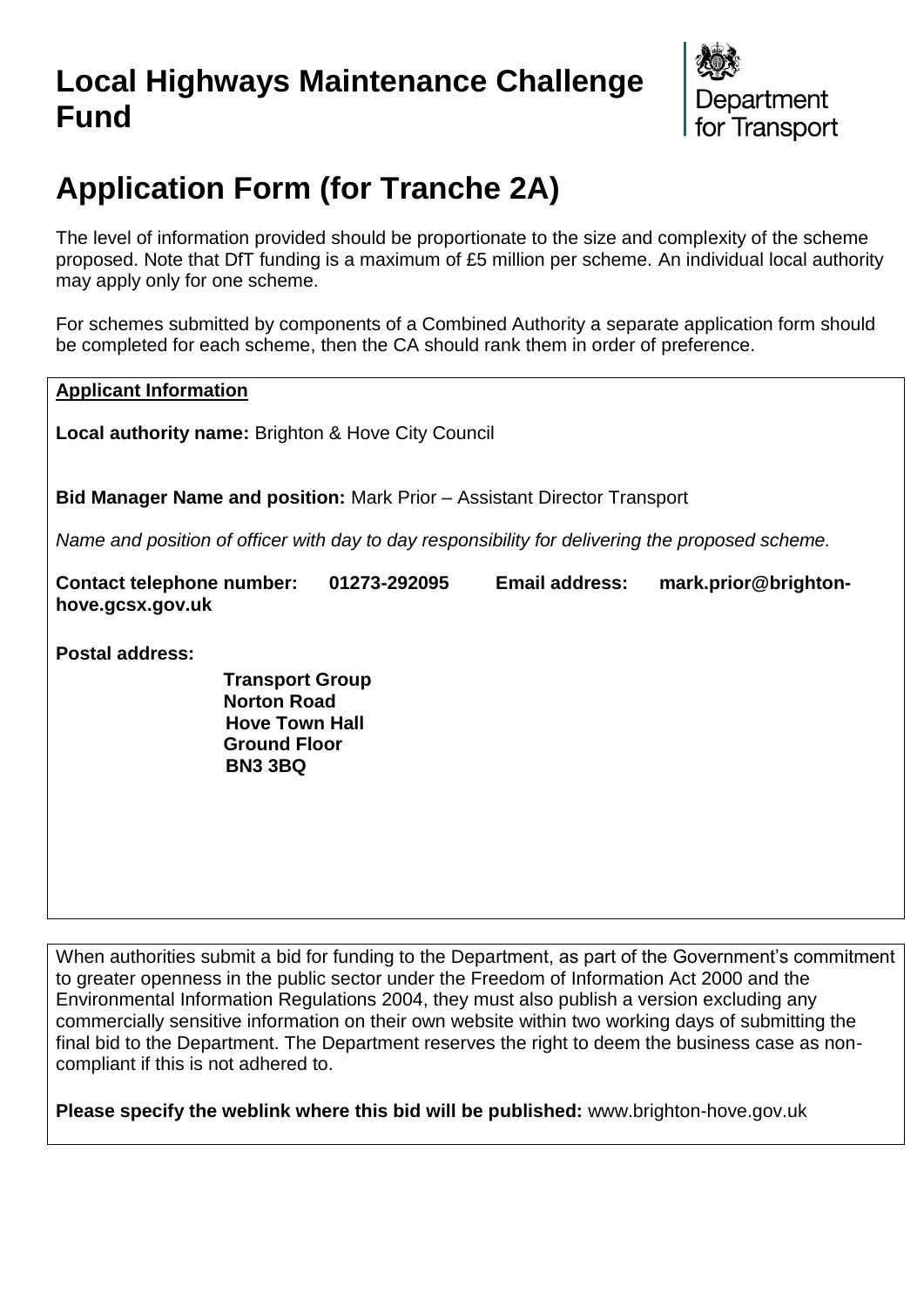#### **A1. Scheme name:** A259 / West Street Underpass and associated structures

#### **A2. Headline description:**

Please enter a brief description of the proposed scheme and its timetable including the completion date (in no more than 50 words)

To undertake essential structural repairs, strengthening and part reconstruction of a primary highway structure constructed in phases between circa 1840-1880. This key structure supports the strategic Principal Road (A259), which carries 36,000 vehicles a day, 30,000 pedestrians a day and the National Cycle Route 2 (2,500 cyclists a day).

#### **A3. Geographical area:**

Please provide a short description of area covered by the bid (in no more than 50 words) The structure is located in a central strategic position on Brighton's seafront, fronting the beach to its southern façade and directly supporting the Principal A259 corridor, the coastal promenade and cycle way; it also supports the adjacent primary West Street junction which links the seafront to Brighton's main railway station.

OS Grid Reference: **530760, 103960** Postcode: **BN12LN**

Please append a map showing the location (and route) of the proposed scheme, existing transport infrastructure and other points of particular interest to the bid e.g. development sites, areas of existing employment, constraints on land use, planning etc.

| A4. Type of scheme (please tick relevant box):                                                       |  |  |
|------------------------------------------------------------------------------------------------------|--|--|
|                                                                                                      |  |  |
| <b>Small project bids</b> (requiring DfT funding of up to £5 million                                 |  |  |
|                                                                                                      |  |  |
| Major maintenance, strengthening or renewal of bridges, tunnels, retaining walls or other structures |  |  |
|                                                                                                      |  |  |
|                                                                                                      |  |  |
| Major maintenance or renewal of carriageways (roads)                                                 |  |  |
|                                                                                                      |  |  |
|                                                                                                      |  |  |
| Major maintenance or renewal of footways or cycleways                                                |  |  |
|                                                                                                      |  |  |
| Major maintenance or renewal of drainage assets                                                      |  |  |
|                                                                                                      |  |  |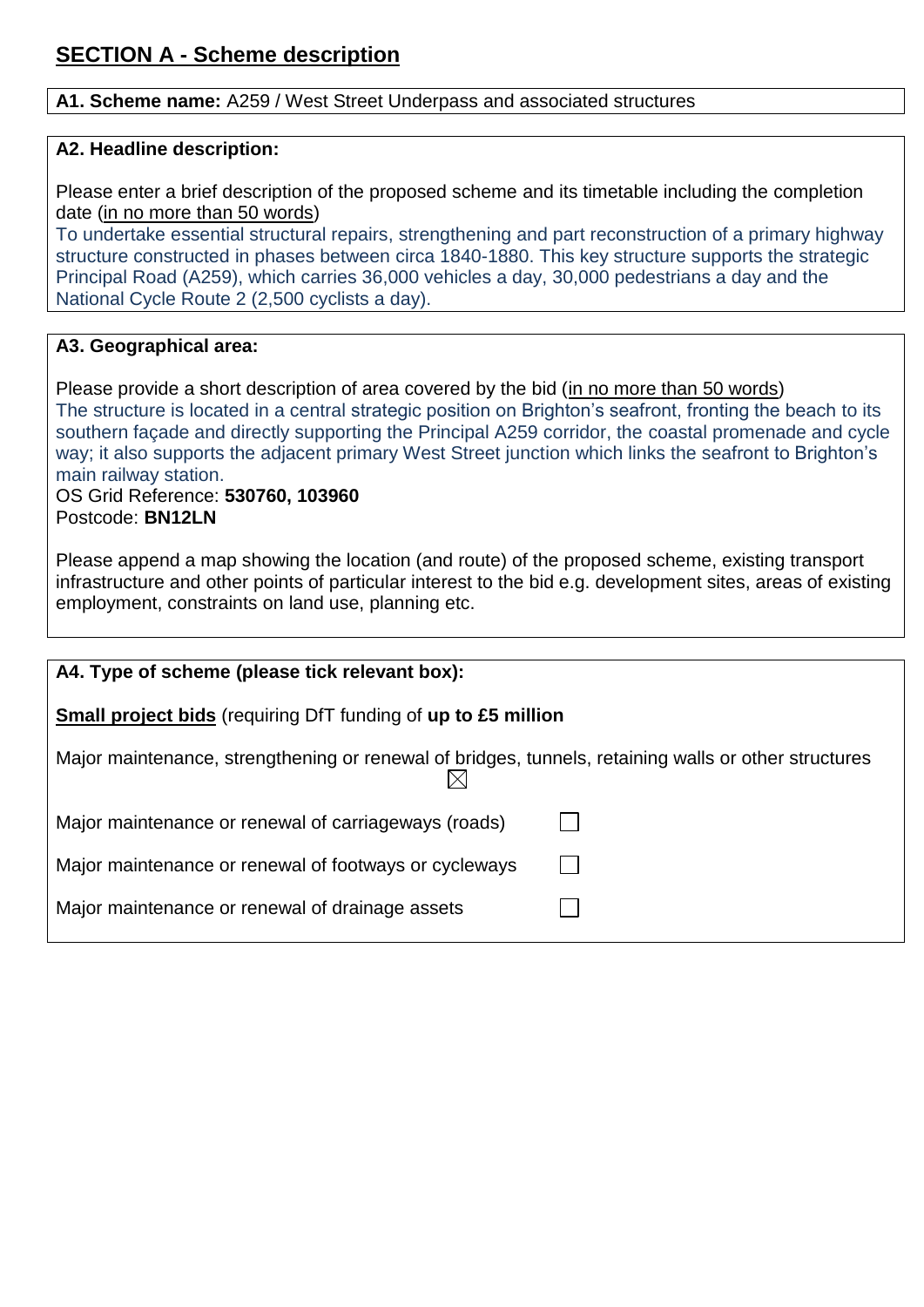## **B1. The Financial Case – Project Costs and Profile**

Before preparing a scheme proposal for submission, bid promoters should ensure they understand the financial implications of developing the scheme (including any implications for future resource spend and ongoing costs relating to maintaining and operating the asset), and the need to secure and underwrite any necessary funding outside the Department's maximum contribution.

Please complete the following tables. **Figures should be entered in £000s** (i.e. £10,000 = 10).

### **Table A: Funding profile (Nominal terms)**

| £000s                    | 2017-18 |
|--------------------------|---------|
| <b>DfT Funding</b>       | 3,389   |
| Sought                   |         |
| <b>LA Contribution</b>   | 599     |
|                          |         |
| <b>Other Third Party</b> | N/A     |
| Funding                  |         |

*Notes:*

*1) Department for Transport funding is only for the 2017-18 financial year.*

*2) A minimum local contribution of 10% (by the local authority and/or third party) of the project costs is required.*

#### **B2 Local Contribution / Third Party Funding**

Please provide information on the following points (where applicable):

- a) The non-DfT contribution may include funding from organisations other than the scheme promoter. Please provide details of all non-DfT funding contributions to the scheme costs. This should include evidence to show how any third party contributions are being secured, the level of commitment and when they will become available. Brighton and Hove City Council will contribute £0.599 million towards this scheme from its Local Transport Plan (LTP) funding, over the period 2017 to 2018 inclusive. This represents 15%
- of the overall scheme funding.
- b) Where the contribution is from external sources, please provide a letter confirming the body's commitment to contribute to the cost of the scheme. The Department is unlikely to fund any scheme where significant financial contributions from other sources have not been secured or appear to be at risk.

Have you appended a letter(s) to support this case?  $\Box$  Yes  $\Box$  No  $\Box$  N/A

- 
- c) Please list any other funding applications you have made for this scheme or variants thereof and the outcome of these applications, including any reasons for rejection (e.g. through the Access Fund or similar competition).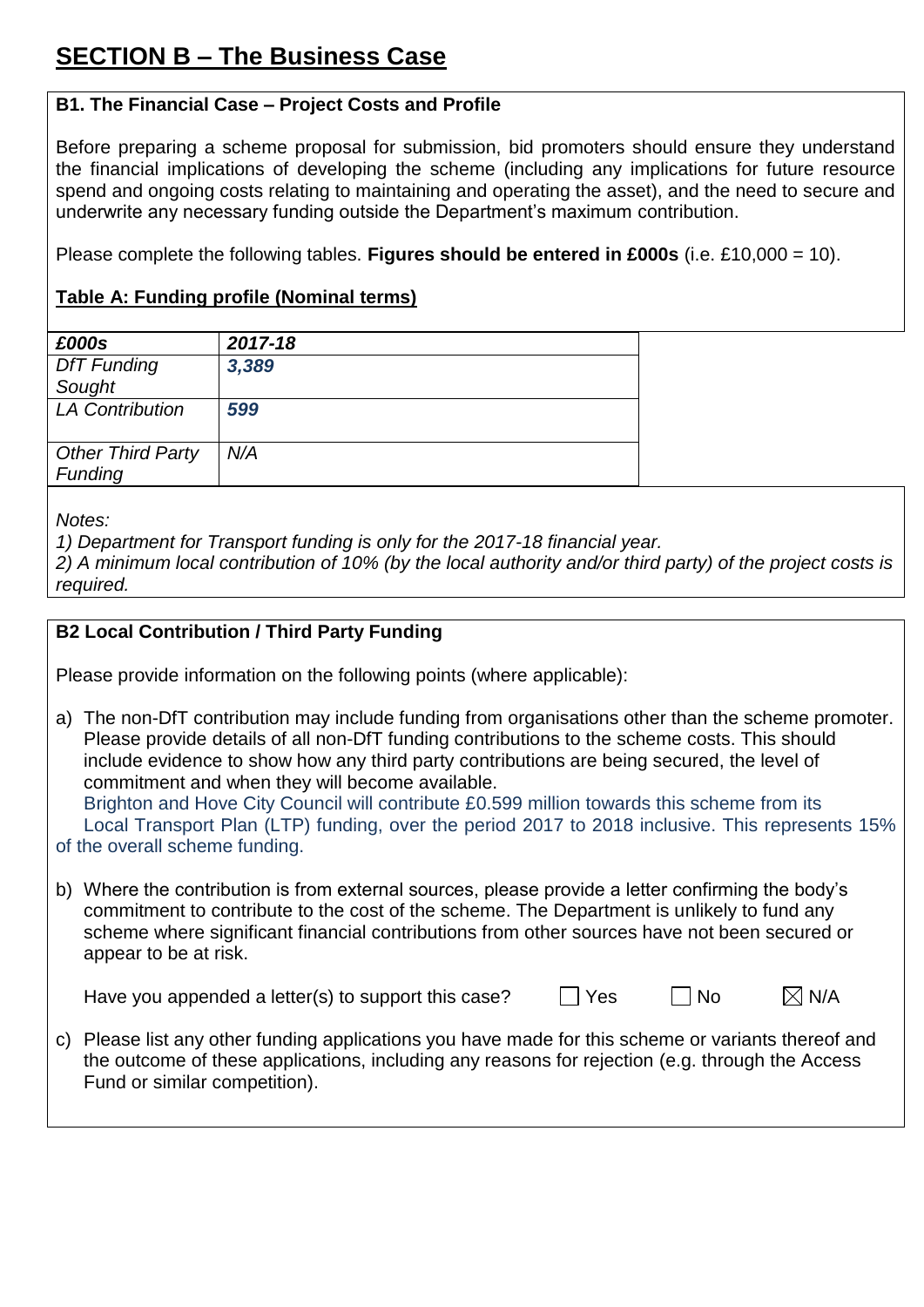**B3. Strategic Case** (Maximum 50 words for each section a) to g)

This section should briefly set out the rationale for making the investment and evidence of the existing situation, set out the history of the asset and why it is needs to be repaired or renewed. It should also include how the scheme it fits into the overall asset management strategy for the authority **and why it cannot be funded through the annual Highways Maintenance Block Funding grant.** 

a) What are the current problems to be addressed by your scheme? (Describe economic, environmental, social problems or opportunities which will be addressed by the scheme). Structure BS.5119 is in a very poor structural condition following surveys and inspections, requiring strengthening and reconstruction. Essential works are needed to mitigate long term risks to the principal A259 coastal artery. The costs are proportionally prohibitive within BHCC existing capital Highways Maintenance block fund **See Section B4**.

#### b) Why the asset is in need of urgent funding?

Sections of this key highway asset have been found to be at the end of their serviceable life, rendering parts of the structure to be structurally deficient. A risk of collapse could limit access making the provision of major events and connections unsustainable; causing part of the transport network inaccessible.

c) What options have been considered and why have alternatives have been rejected? The only viable alternative to undertaking sectional structural replacement and strengthening works would be to completely infill the structures with concrete. This however would render the structures inaccessible in perpetuity. Thereby, excluding all future public access to the underpass and extinguishing future rental income from the adjacent business premises.

#### d) What are the expected benefits / outcomes?

A renewed strategic asset would be provided that is safe for use and fit for purpose, which safely supports and enhances a crucial part of the transport network. It also delivers a vital pedestrian link that allows for large festivals and events and the ongoing regeneration of Brighton seafront.

e) Please provide information on the geographical areas that will benefit from your scheme**.**  The structure is located at a crucial juncture on the Principal A259 which underpins and provides important support to the strategic highway network. Pedestrian linkages from Brighton railway station to the beach, the existing and future commercial, visitor, leisure and sporting coastal activities are also afforded by the structure.

f) What will happen if funding for this scheme is not secured - would an alternative (lower cost) solution be implemented (if yes, please describe this alternative and how it differs from the proposed scheme)?

The only possible alternative solution is internal propping or infilling the existing structure with concrete, as described above. This has been rejected as it would exclude all future pedestrian access to the vital underpass link; thus reducing business development and denying any opportunity to generate increased enhancements in this locality.

#### g) What is the impact of the scheme?

The scheme provides the opportunity to enhance and improve the transport links and the network infrastructure, as the scheme incorporates necessitated highway, urban realm and safety improvements; by enhancing better pedestrian linkage and providing a structure that is safe for use and fit for purpose besides improving the seafront appeal.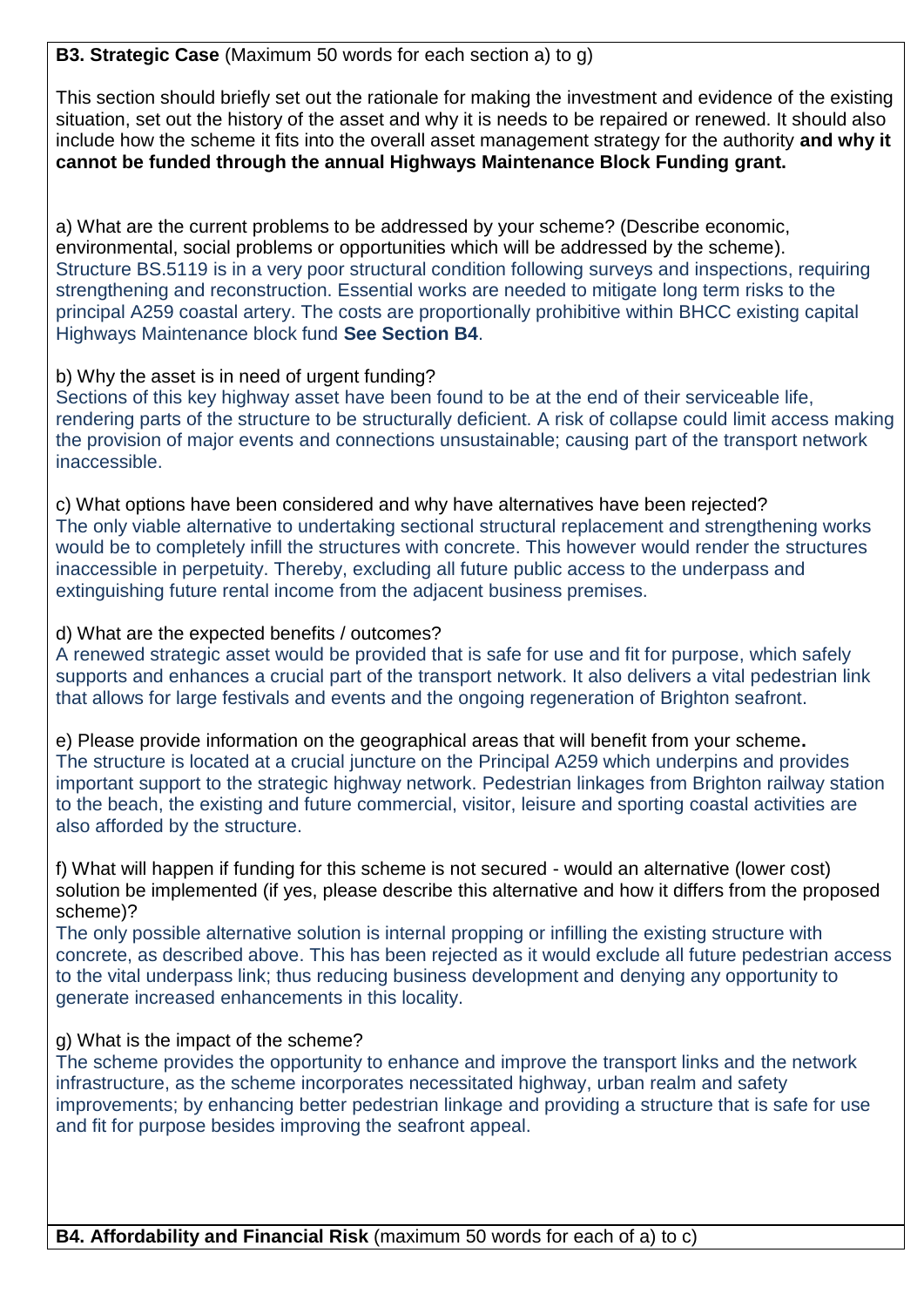What is your Authority's most recent total outturn annual capital spending on highways maintenance (Year **2016/2017**) **figures should be entered in £000s** (i.e. £10,000 = 10)

#### **£2529**

What is the DfT contribution sought as a % and that annual total **134 %** (to 3 decimal places)

This section should provide a narrative setting out how you will mitigate any financial risks associated with the scheme

Please provide evidence on the following points (where applicable):

a) What risk allowance has been applied to the project cost? The risk allowance identified in the scheme risk register is £347,500.00. The Scheme Risk Register is attached in Appendix C. This has been based on previous experience of works in these locations. b) How will cost overruns be dealt with?

Change control process combined with a regular review of the Early Warning and Compensation Event Register, actual and forecast spend profile expenditure will be monitored and any risks to the financial forecast identified at an early stage.

c) What are the main risks to project delivery timescales and what impact this will have on cost? The greatest risks to delivery timescales are utilities diversion and unstable ground conditions. Potentially this could impact on the cost of elements of the project. BHCC are confident that this can be managed to ensure it has no impact on overall cost of the project.

#### **B5. Equality Analysis**

Has any Equality Analysis been undertaken in line with the Equality Duty?  $\boxtimes$  Yes  $\Box$  No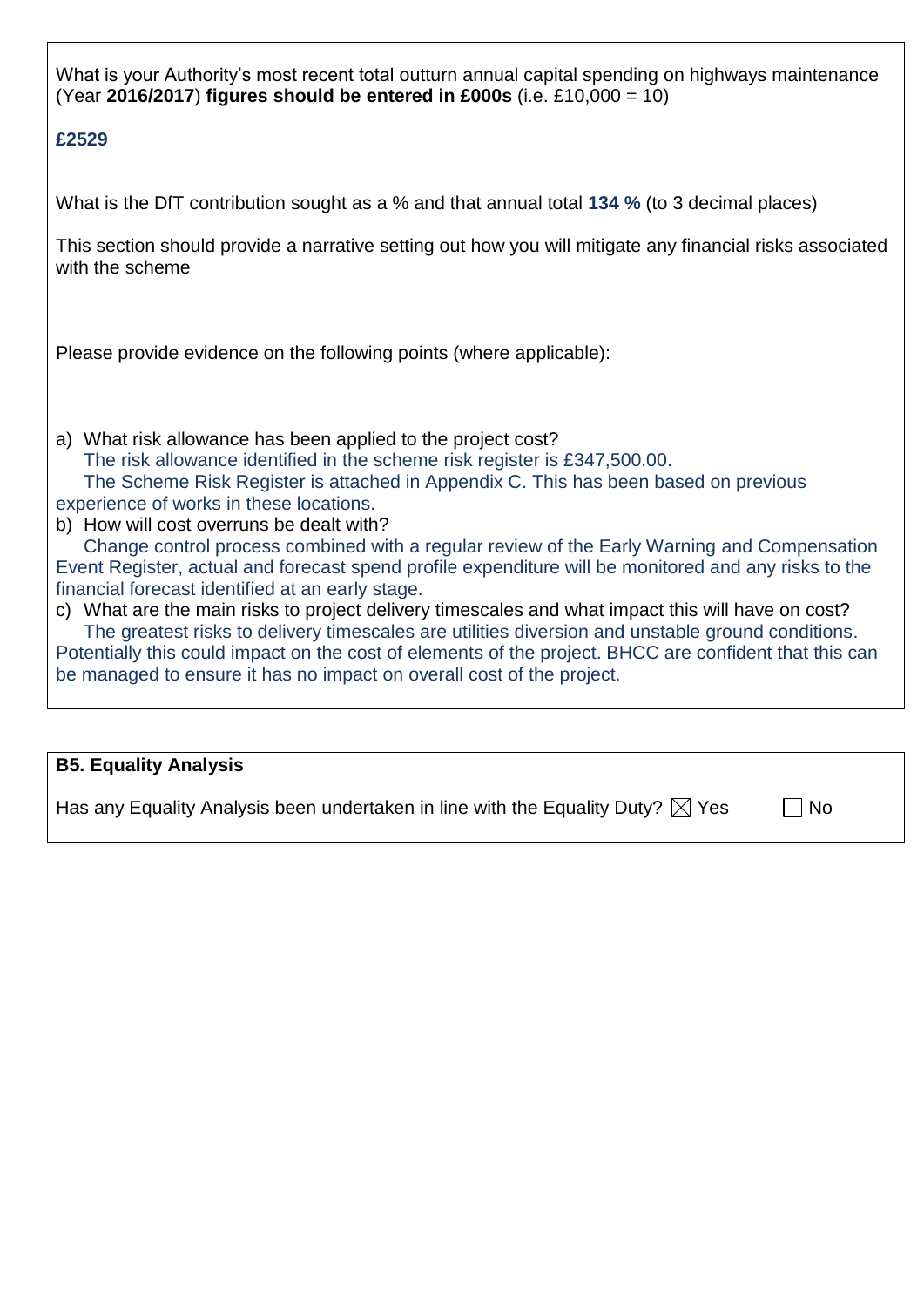#### **B6. Value for Money**

#### **a) For all scheme bids, promoters should provide, where available, an estimate of the Benefit Cost Ratio (BCR) of the scheme.**

Where a BCR is provided please be aware that DfT may wish to scrutinise the data and assumptions used in deriving that BCR.

Based on an analysis, we estimate that for different scenarios the BCR ranges between 11.30 and 17.11. Refer to Appendix H.

| Please provide the following data will form a key part of our assessment:<br>b)             |                                                   |  |
|---------------------------------------------------------------------------------------------|---------------------------------------------------|--|
| Note this material should be provided even if a BCR estimate has been supplied and has also |                                                   |  |
| to be entered and returned as an MS Excel file in the VfM Annex MS Excel file).             |                                                   |  |
| A description of the do-minimum situation (i.e.                                             | The Highway Bridge Structure BS.5119              |  |
| what would happen without Challenge Fund                                                    | (constructed circa 1840-1880) is in very poor     |  |
| investment).                                                                                | condition and the solution would be to            |  |
|                                                                                             | temporary prop the pedestrian underpass to        |  |
|                                                                                             | maintain structural integrity and support         |  |
|                                                                                             | highway loadings or infill the subway with        |  |
|                                                                                             | concrete. This would result in excluding all      |  |
|                                                                                             | public access to the strategic pedestrian link.   |  |
|                                                                                             | If the structure collapsed this would result in   |  |
|                                                                                             | the closure of all westbound lanes on this        |  |
|                                                                                             | section of the A259; together with the cycle      |  |
|                                                                                             | lane and promenade.                               |  |
|                                                                                             | This would result in an adverse impact on         |  |
|                                                                                             | tourism and the reputation of Brighton together   |  |
|                                                                                             | with a loss of revenue from city centre car       |  |
|                                                                                             | parks near to the structure which would be        |  |
|                                                                                             | underutilised.                                    |  |
| Details of significant monetised and non-                                                   | The loss of the A259 at this point would result   |  |
| monetised costs and benefits of the scheme                                                  | in the need for spending over £1 million to       |  |
| (quantified where possible)                                                                 | facilitate the traffic diversions required across |  |
|                                                                                             | the city centre.                                  |  |
|                                                                                             | There would be a significant detrimental          |  |
|                                                                                             | impact on local businesses, transport             |  |
|                                                                                             | infrastructure, bus services and all vehicular    |  |
|                                                                                             | traffic in and out of Brighton.                   |  |
|                                                                                             | In terms of benefits the new structure will       |  |
|                                                                                             | provide added aesthetic continuity with respect   |  |
|                                                                                             | to Architectural and conservational               |  |
|                                                                                             | requirements. The quality of the seafront         |  |
|                                                                                             | infrastructure is vitally important to the City's |  |
|                                                                                             | economy                                           |  |
| Length of scheme (km)                                                                       | 0.03 km                                           |  |
| Number of vehicles on affected section                                                      | 31,629 (2012 AADT, located approx. 650 m          |  |
| (Average Annual Daily Traffic in vehicles and if                                            | west of scheme location)                          |  |
| possible split by vehicle type) – to include                                                |                                                   |  |
| details of data (age etc.) supporting this                                                  |                                                   |  |
| estimate.                                                                                   |                                                   |  |
| c) Other VfM information where relevant - depending on type of scheme bid:                  |                                                   |  |
| Details of required restrictions/closures if                                                | Closure of westbound lanes on this section of     |  |
| funding not provided (e.g. type of restrictions;                                            | A259.                                             |  |
| timing/duration of restrictions; etc.)                                                      |                                                   |  |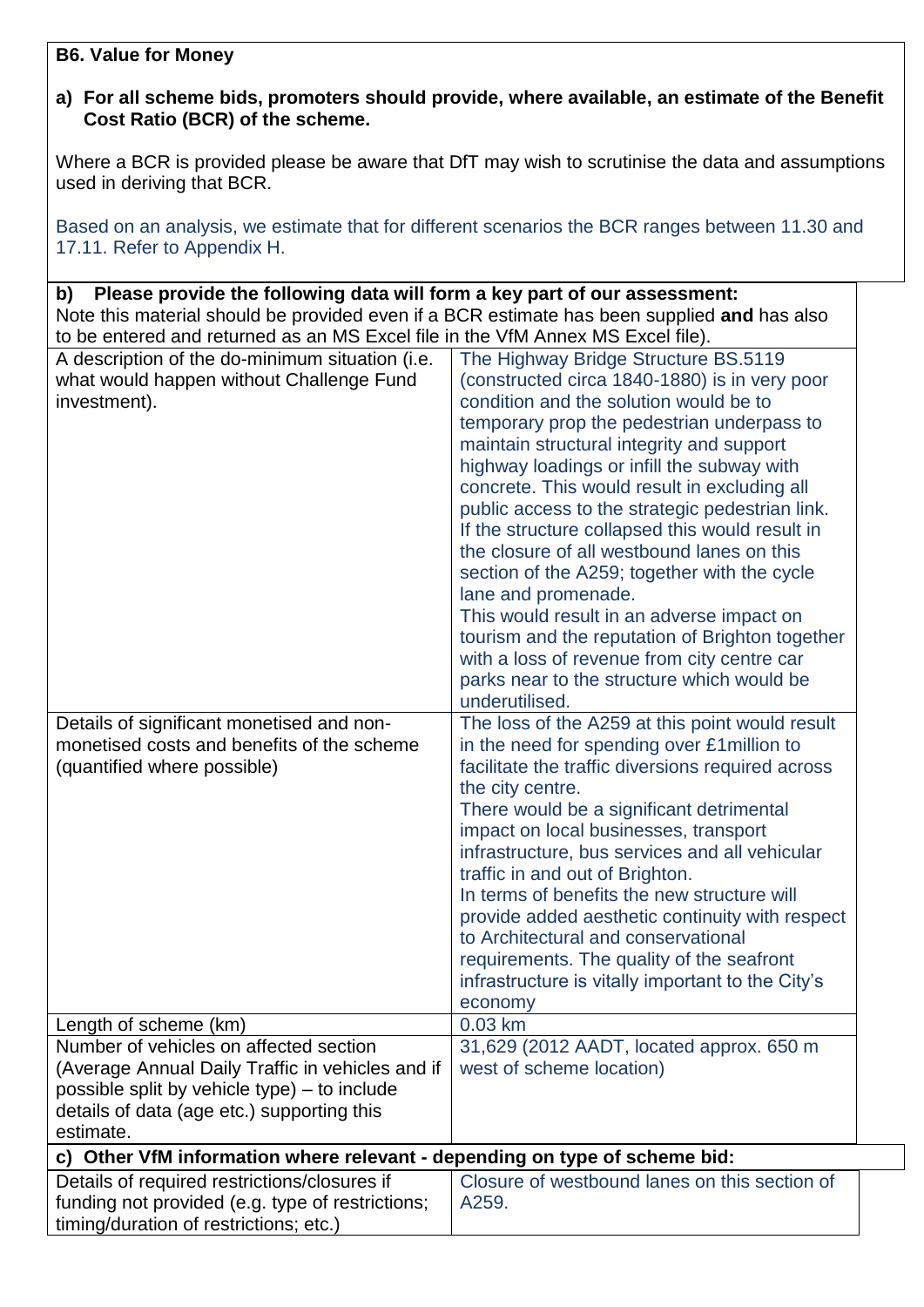| Length of any diversion route, if closure is<br>required (over and above existing route) (km)                                                                                        | Additional 2.2km for westbound local traffic,<br>Additional 9.1km for westbound through traffic                                                                                                                                                                                                                                                                                                                              |
|--------------------------------------------------------------------------------------------------------------------------------------------------------------------------------------|------------------------------------------------------------------------------------------------------------------------------------------------------------------------------------------------------------------------------------------------------------------------------------------------------------------------------------------------------------------------------------------------------------------------------|
| Regularity/duration of closures due to flooding:<br>(e.g. number of closures per year; average<br>length of closure (hrs); etc.)                                                     | N/A                                                                                                                                                                                                                                                                                                                                                                                                                          |
| Number and severity of accidents: both for the<br>do minimum and the forecast impact of the<br>scheme (e.g. existing number of accidents<br>and/or accident rate; forecast number of | Between Jan 2010 and Dec 2014 (60 month) a<br>total of 31 accident cases were reported at the<br>junction. Of these 7 were serious accidents.                                                                                                                                                                                                                                                                                |
| accidents and or accident rate with and without<br>the scheme)                                                                                                                       | An improvement to the junction and the<br>underpass link would result in a significant<br>reduction in these accidents.                                                                                                                                                                                                                                                                                                      |
|                                                                                                                                                                                      | The roads used in the assumed diversion<br>routes for the Do Minimum have lower default<br>accident rates than the default accident rate for<br>the A259. Even with the additional length<br>travelled by westbound traffic this would result<br>in a slight reduction in the number of accidents<br>with a full westbound A259 closure in the Do<br>Minimum. Local accident data might result in a<br>different conclusion. |
| Number of existing cyclists; forecasts of<br>cycling usage with and without the scheme<br>(and if available length of journey)                                                       | The route carries 2,500 cyclists per day. The<br>structure currently supports a dedicated cycle<br>lane. Without the new scheme cyclists would<br>need to be diverted to areas where they are no<br>dedicated off carriageway cycle facilities<br>increasing the risk of increases in cycle related<br>accidents. The diversion would also increase<br>cycle journey times as the current route is the                       |
|                                                                                                                                                                                      | most direct east west connection.                                                                                                                                                                                                                                                                                                                                                                                            |

#### **B7. The Commercial Case**

This section categorizes the procurement strategy that will be used to appoint a contractor and, importantly for this fund, set out the timescales involved in the procurement process to show that delivery can proceed quickly.

What is the preferred procurement route for the scheme? For example, if it is proposed to use existing framework agreements or contracts, the contract must be appropriate in terms of scale and scope.

| <b>Framework Contract</b> |  |
|---------------------------|--|
| <b>Council Contractor</b> |  |
| <b>Competitive Tender</b> |  |

*\*It is the promoting authority's responsibility to decide whether or not their scheme proposal is lawful; and the extent of any new legal powers that need to be sought. Scheme promoters should ensure that any project complies with the Public Contracts Regulations as well as European Union State Aid rules, and should be prepared to provide the Department with confirmation of this, if required. An assurance that a strategy is in place that is legally compliant and is likely to achieve the best value for money outcomes is required from your Section 151 Officer below.*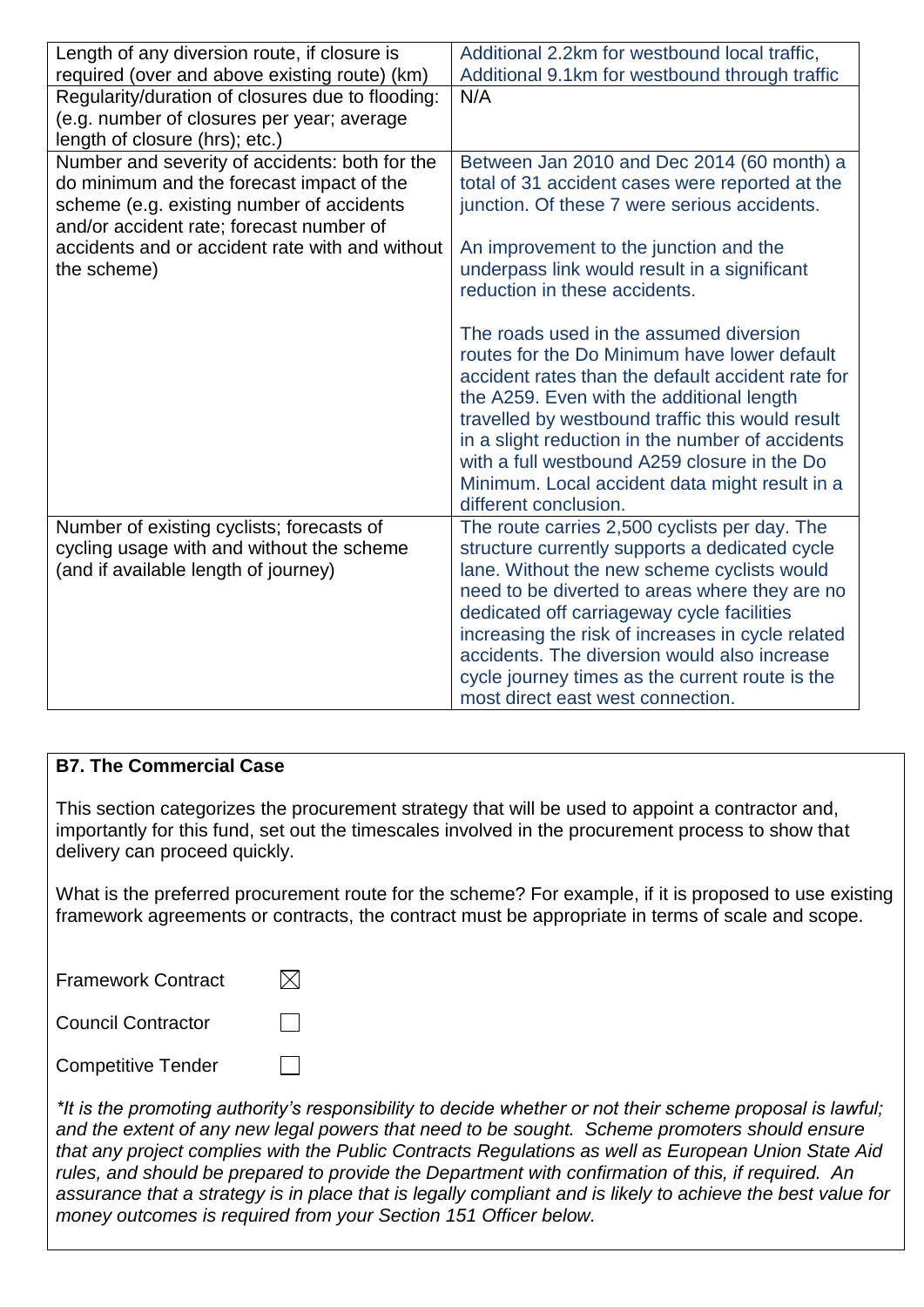**B8. Delivery** (maximum 50 words for a) and 100 words for b)

a) Are any statutory procedures required to deliver the project, if yes please provide details below;

 $\boxtimes$  Yes  $\Box$  No

Details of statutory procedure (50 words maximum)

Working and co-ordinating with Brighton and Hove City Council Planning Authority to obtain relevant planning and conservation consents for works within a conservation area. Temporary traffic regulation orders to enable restriction of traffic movements during the implementation of the works.

b) Please summarise any lessons your authority has learned from the experience of delivering other DfT funded programmes (such as Challenge Fund tranche 1, pinch point schemes, local majors, Local Sustainable Transport Fund, Better Bus Areas) and what would be different on this project as a result.

Effective risk management is paramount with respect to controlling and limiting the effects of unfavourable local ground conditions that have been encountered during a previously DfT funded scheme within close proximity of the proposed and the general seafront vicinity itself. Using ground penetrating radar and extensive geotechnical investigations; together with monitoring will control the largest adverse risks to the project. Active and ongoing engagement with all stakeholders, local businesses and network co-ordinators will also be employed to provide constant real time updates so as not to impede on city wide events and programmed infrastructure improvement works.

| <b>B9. Stakeholder Support</b> (maximum 50 words for a) and 100 words for b)                                                                                        |
|---------------------------------------------------------------------------------------------------------------------------------------------------------------------|
| The proposed scheme benefits from full political cross-party support and key local stakeholders: such<br>as businesses and residents. See Appendix J.               |
| Does this proposal have the support of the Local MP(s);<br>C)                                                                                                       |
| $\boxtimes$ Yes<br>No.                                                                                                                                              |
| Name of MP(s) and Constituency<br>1. Simon Kirby- Brighton Kemptown and Peaceheaven<br>2. Caroline Lucas- Brighton Pavillion<br>3. Peter Kyle- Hove and Portslade   |
| List other stakeholders supporting the Scheme:<br>d)<br>Local commerce<br><b>Local Enterprise Partnership Coast to Capital</b><br>2<br><b>Seafront Estates</b><br>3 |